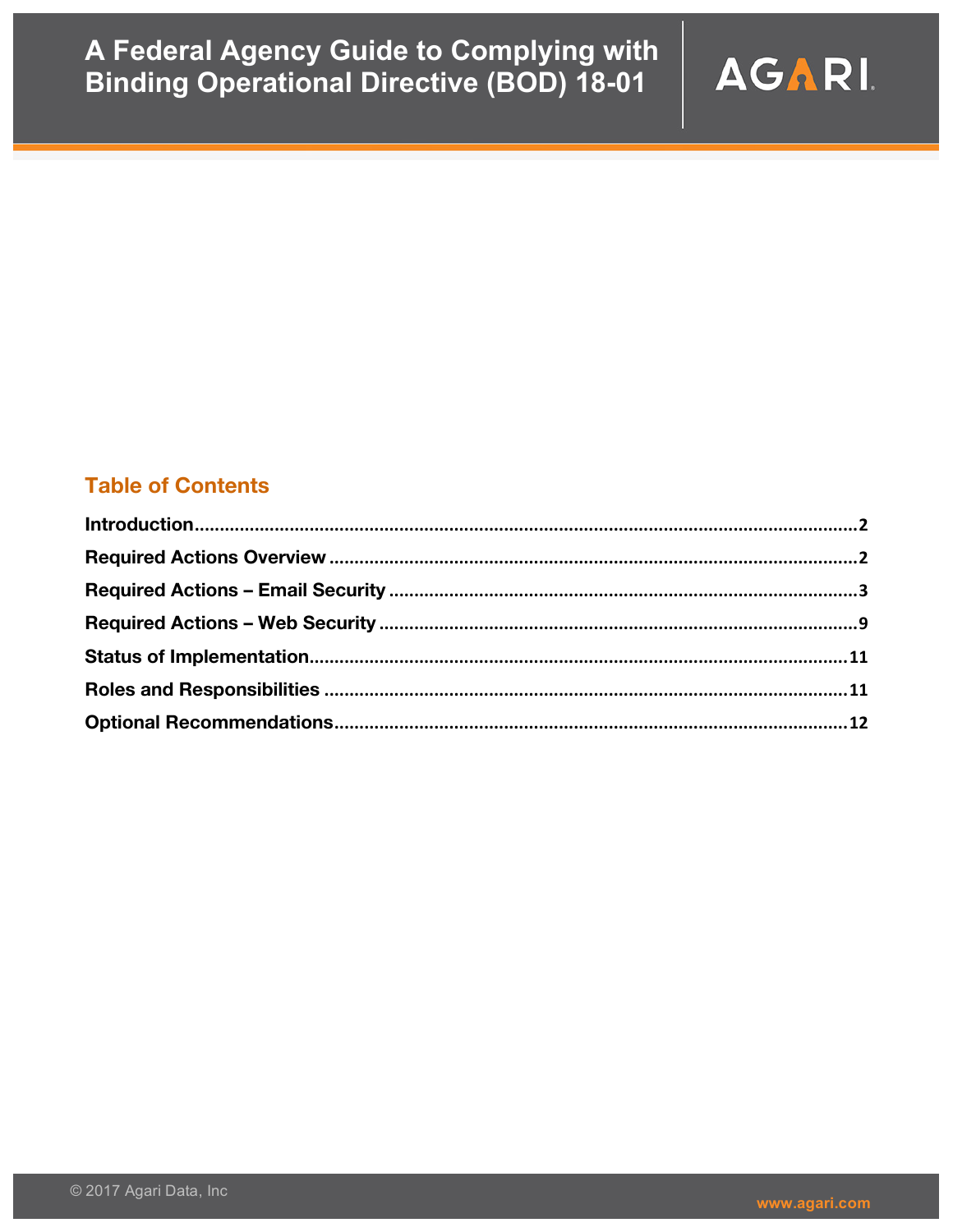## **Introduction**

The purpose of this document is to provide tactical guidelines to assist Federal agencies in complying with the Department of Homeland Security Binding Operational Directive (BOD) 18-01 requirements.

For organizations looking for assistance in developing a Plan of Action for BOD 18-01 or in executing an existing plan, contact us at https://www.agari.com/federal-dmarc-consultation.

## **Required Actions Overview**

The Department of Homeland Security issued a binding directive on October 16, 2017, ordering all Federal agencies to enhance their email and web security programs. The directive references several milestones that agencies must meet in order to show progress and ultimately compliance with the directive. The following outlines these requirements and associated deadline from the issue date of October 16, 2017.

| $Ref.$ #            | <b>Required Action</b>                                                                                                                                                                  | Deadline (Date)                             |  |  |  |  |
|---------------------|-----------------------------------------------------------------------------------------------------------------------------------------------------------------------------------------|---------------------------------------------|--|--|--|--|
| 1.                  | Submit to DHS - Agency Plan of Action for BOD 18-01                                                                                                                                     | 11/15/17                                    |  |  |  |  |
|                     | <b>Email Security</b>                                                                                                                                                                   |                                             |  |  |  |  |
| 2.                  | All Internet-facing mail servers to offer STARTTLS                                                                                                                                      | 01/14/18                                    |  |  |  |  |
| 3.                  | All second-level agency domains to have valid SPF/DMARC records,<br>with minimum DMARC policy of "p=none" & at least one defined<br>recipient of aggregate and/or failure DMARC reports | 01/14/18                                    |  |  |  |  |
| $\overline{4}$ .    | Secure Sockets Layer (SSL) v2 and SSL v3 are disabled for mail servers                                                                                                                  | 02/13/18                                    |  |  |  |  |
| 5.                  | 3DES and RC4 ciphers are disabled on mail servers                                                                                                                                       | 02/13/18                                    |  |  |  |  |
| 6.                  | National Cybersecurity & Communications Integrations Center (NCCIC)<br>added as a recipient of aggregate reports                                                                        | 15 days from<br>creation of<br><b>NCCIC</b> |  |  |  |  |
| $\overline{7}$ .    | Set DMARC policy of "p=reject" for all second-level domains and mail-<br>sending hosts.                                                                                                 | 10/16/18                                    |  |  |  |  |
| <b>Web Security</b> |                                                                                                                                                                                         |                                             |  |  |  |  |
| 8.                  | All publicly accessible Federal websites & web services provide services<br>through a secure connection (HTTPS-only with HSTS)                                                          | 02/13/18                                    |  |  |  |  |
| 9.                  | Secure Sockets Layer (SSL) v2 and SSL v3 are disabled on web servers                                                                                                                    | 02/13/18                                    |  |  |  |  |
| 10.                 | 3DES and RC4 ciphers are disabled on webservers                                                                                                                                         | 02/13/18                                    |  |  |  |  |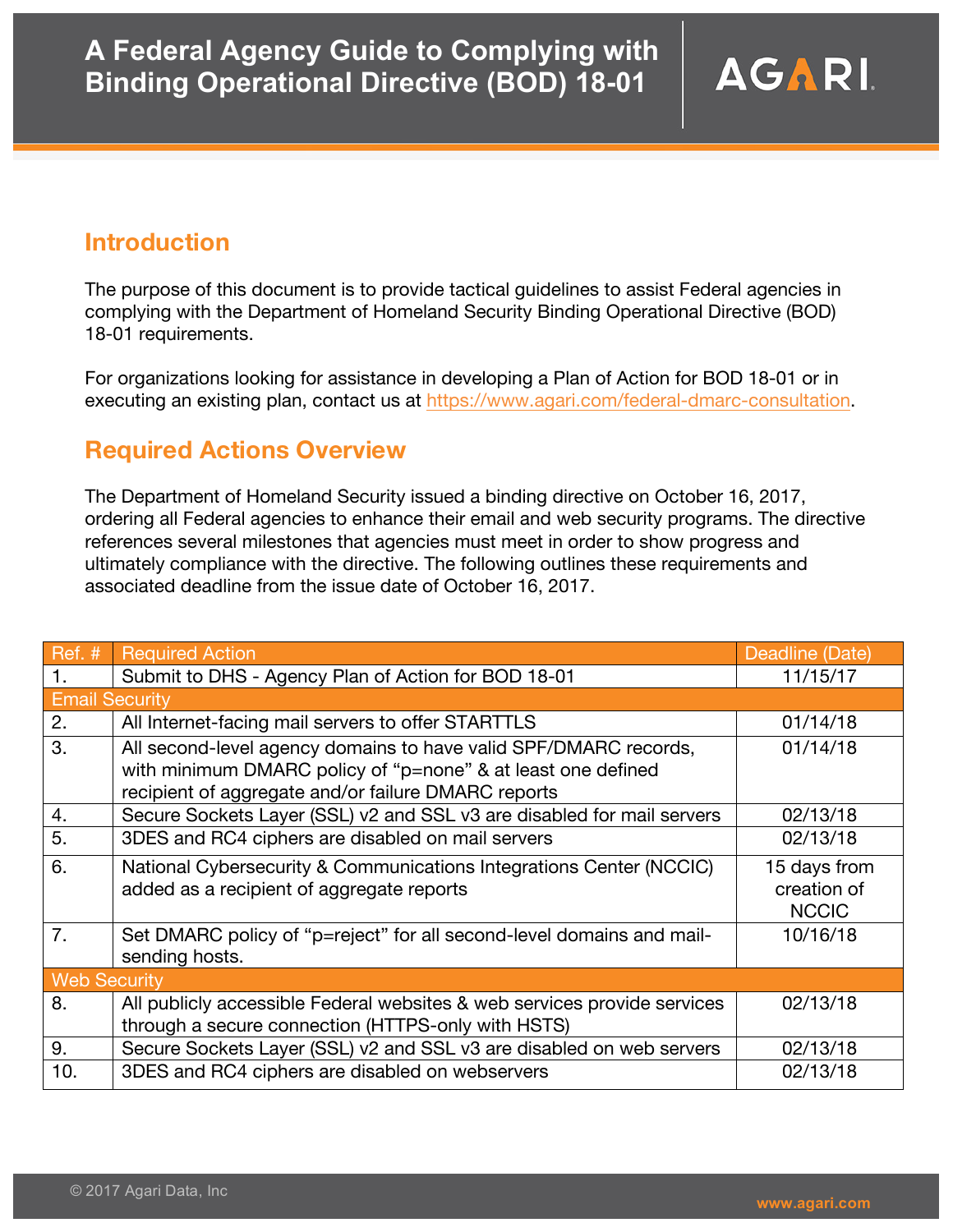| 11.                      | Identify and provide a list of agency second-level domains that can be<br>HSTS preloaded for which HTTPS will be enforced for all subdomains,<br>to DHS | 02/13/18                       |  |  |
|--------------------------|---------------------------------------------------------------------------------------------------------------------------------------------------------|--------------------------------|--|--|
| Status of Implementation |                                                                                                                                                         |                                |  |  |
| 12.                      | Submit to DHS - Report on the status of the BOD 18-01 Implementation                                                                                    | 12/15/17                       |  |  |
| 12.3                     | Submit to DHS – Subsequent reports on the status of the BOD 18-01<br>Implementation until completion                                                    | Every 30 days<br>from 12/15/17 |  |  |
|                          |                                                                                                                                                         |                                |  |  |

## **Required Actions – Email Security**

### **1. Submit to DHS - Agency Plan of Action for BOD 18-01**

In order to meet this required action, agencies should:

- 1.1.Create a document which describes the Agency's plan and milestones along with any associated risks, dependencies, or constraints that will be completed to comply with the directive. Agari has provided a template that agencies can use to help complete this action: Agari\_BOD\_1801\_Plan\_of\_Action\_TEMPLATE.xlsx.
- 1.2. Email the "Agency Plan of Action" to FNR. BOD@hg.dhs.gov by November 15, 2017.
- 1.3.Upon submission of the Agency Plan of Action for BOD 18-01, the agency must begin implementation immediately.

### **2. All Internet-facing mail servers to offer STARTTLS**

STARTTLS is used to upgrade an existing insecure SMTP connection to a secure one using SSL/TLS. STARTTLS is intended to protect against attackers using passive monitoring techniques (e.g. passive man-in-the-middle attacks). In order to meet this required action, agencies should:

- 2.1.Identify all Internet-facing mail servers receiving or sending email on the behalf of the agency.
- 2.2.Modify the mail server configuration file to enable STARTTLS.

Please note that configuring a mail server to offer STARTTLS will vary from system to system. We recommend you refer to your mail server's documentation for explicit instructions on enabling STARTTLS and its associated options. In most cases, a typical configuration may include the following:

- 2.2.1. Generate, activate, and import a TLS client certificate into the mail server.
- 2.2.2. For receiving email configure the mail server to accept a TLS connection, require existence of a TLS certificate, and require certificate validation.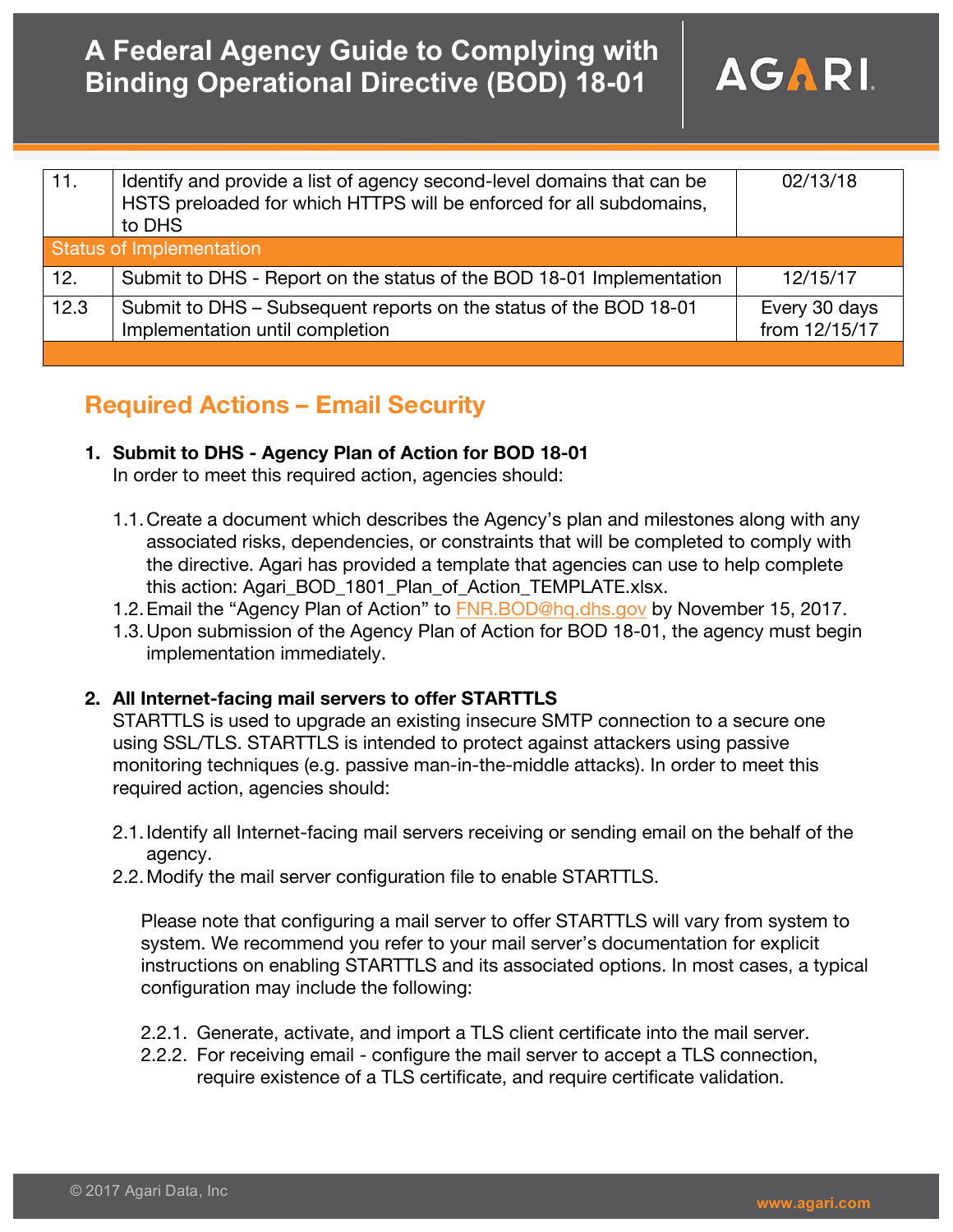- 2.2.3. For sending email configure the mail server to attempt a TLS connection ondelivery, and optionally offer a TLS client certificate.
- 2.2.4. Verify that the mail server is correctly configured to offer STARTTLS.
- **3. All second-level agency domains to have valid SPF/DMARC records, with minimum DMARC policy of "p=none" & at least one defined recipient of aggregate and/or failure DMARC reports**

In order to meet the required action, agencies should complete the following:

3.1.Catalog all domains registered or belonging to the agency and categorize the domain on whether or not valid email is sent on its behalf.

#### 3.2.**For each domain create a valid DMARC record:**

- 3.2.1. Create a valid recipient to receive aggregate and/or failure DMARC reports.
- 3.2.2. Create a DMARC record using a tool such as one provided by Agari at: https://www.agari.com/resources/tools/dmarc/
	- 3.2.2.1. Enter the agency domain that you intend to create a DMARC record for and click 'Submit'.
	- 3.2.2.2. Click 'Create DMARC Record' to begin creating your record.
	- 3.2.2.3. Under the option 'How strict do you want your DMARC policy to be?' select 'Monitor only' in the drop-down.

*Selecting 'Monitor only' will meet the BOD 18-01 directive for minimum DMARC policy of "p=none".*

3.2.2.4. Under the option 'Where do you want Aggregate Reports to be sent?', Agari is listed as a recipient and can help to automatically identify, track, and manage internal and  $3<sup>rd</sup>$  party senders.

> If you would like assistance with analyzing your DMARC reports enter the recommended Agari email address. However, you may optionally add your recipient email address created in *item 3.2.1*.

*Entering an email address within this section meets the BOD 18-01 directive for including at least one valid email address to receive DMARC reports.*

- 3.2.2.5. Enter all other required details and click 'Next'.
- 3.2.2.6. Click 'Show Instructions' to view instructions on how to publish the record. You will need to work with your DNS server administrator to publish your DMARC record.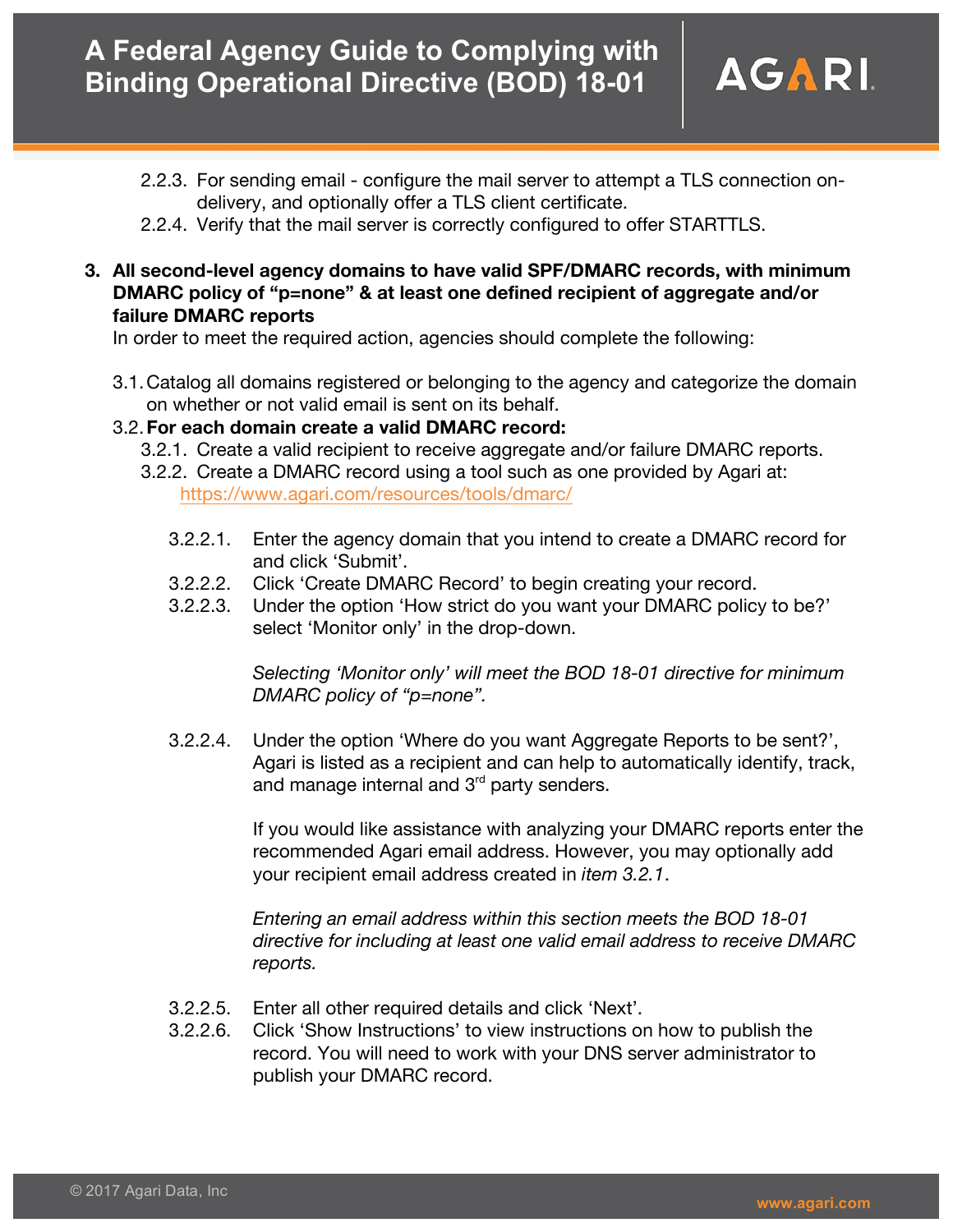If an existing record exists, verify that the record meets the BOD 18-01 requirements for this required task. If so, the existing record can be used.

- 3.2.2.7. For newly published DMARC records, verify that the DMARC record is successfully published. The Agari DMARC look-up tool can be used to verify that the DMARC record is published: https://www.agari.com/resources/tools/dmarc/
- 3.2.3. If you have added your own agency email address to receive DMARC reports, verify that the reports are being received internally.

#### 3.3.**For each domain create a valid SPF record:**

- 3.3.1. Prior to creating an SPF record, we recommend reviewing your aggregate DMARC reports or work with Agari to assist in interpreting your reports. DMARC reports are extremely valuable in determining which IP addresses are sending email on your behalf, and/or domains that are being used or abused.
- 3.3.2. For sending domains, identify all valid IP addresses sending email and include those in the SPF record. At a basic, the SPF record should look like the following:

#### **v=spf1 ip4:x.x.x.x ~all**

where  $v =$  version tag  $ip4:x.x.x =$  valid IP addresses that are authorized to send mail (list all that apply)  $\sim$ all = soft SPF fail (multiple IP addresses can be added)

3.3.3. For sending domains where an authorized  $3<sup>rd</sup>$  party sender is configured to send on the agency's behalf, an 'include' attribute should be added to the SPF record. The 'include' attribute should be recorded similar to the following:

### **v=spf1 ip4:x.x.x.x include:\_spf.3rdpartyexample.com ~all**

where  $v =$  version tag  $ip4:x.x.x = valid internal IP address that are authorized to send mail$ include:\_spf.3rdpartyexample.com = valid reference to authorized IP's or domains of the authorized  $3<sup>rd</sup>$  party (multiple include attributes can be added)  $\sim$ all = soft SPF fail

3.3.4. For non-sending domains, the SPF record should look like the following:

### **v=spf1 –all**

where  $v =$  version tag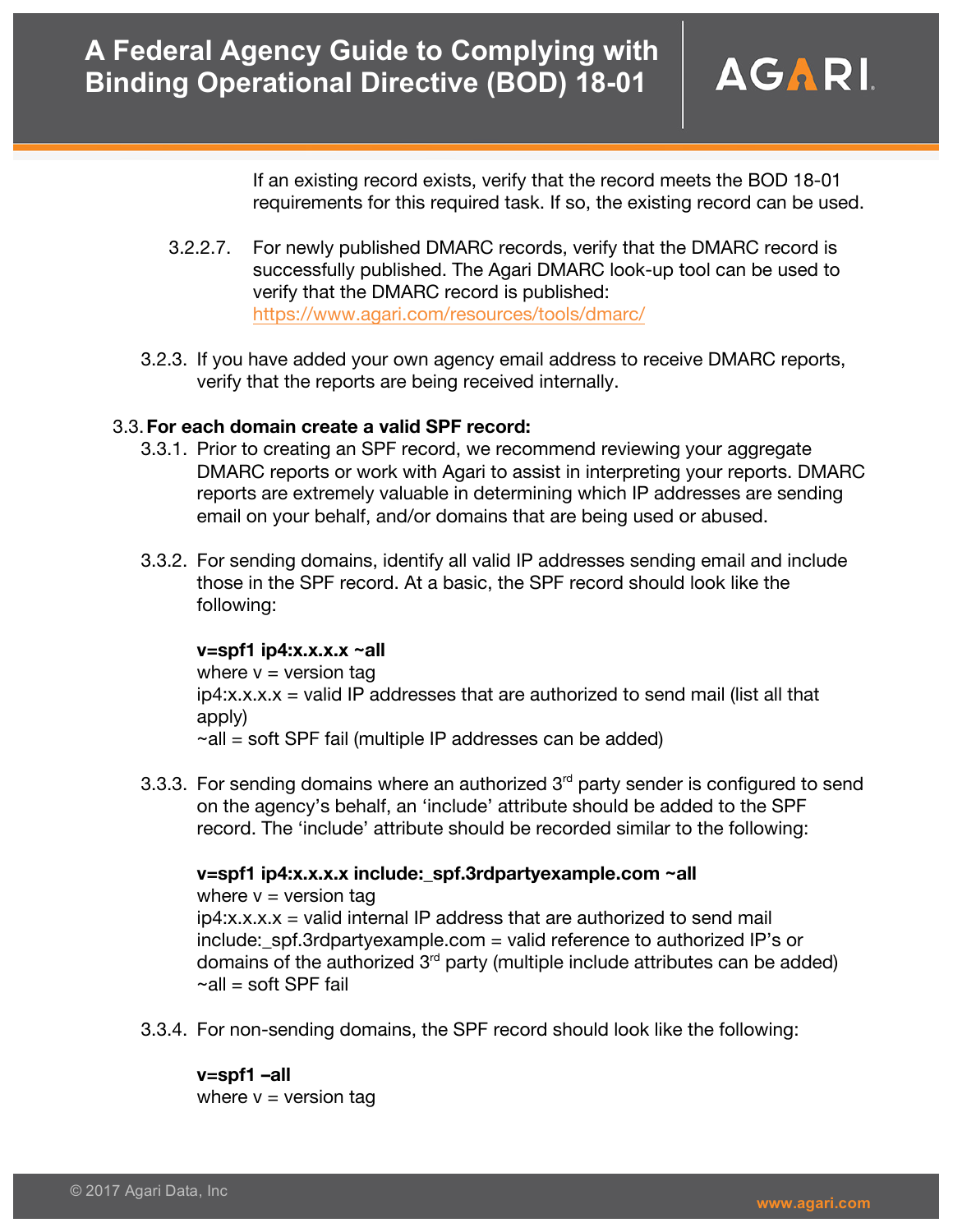

 $-all = hard SPF fail$ 

The agency can incorporate additional optional attributes depending on their own requirements. For more information regarding the SPF record syntax review the following: http://www.openspf.org/SPF\_Record\_Syntax

- 3.4.Publish your SPF record, by working with your DNS server administrator.
- 3.5.Verify that your SPF record is correctly published. You can verify that the record was correctly published by using Agari's online tool at the following: https://www.agari.com/resources/tools/spf/

Accurately creating a valid SPF and DMARC record for all second-level domains is crucial to the success of protecting citizens and government employees from email-based attacks. Reviewing the DMARC aggregate and/or forensics reports provide an accurate view as to which internal and 3<sup>rd</sup> party senders are successfully aligning with your email authentication policies. It will be critical to continually monitor the DMARC reports to ensure you do not exclude valid senders.

**4. Secure Sockets Layer (SSL) v2 and SSL v3 are disabled for mail servers** 

There are known critical security vulnerabilities in SSLv2 and SSLv3. To prevent these vulnerabilities from being exploited both SSL versions must be disabled. Disabling SSLv2 and SSLv3 on a mail server will vary depending on what software components are installed on the system. To meet the required actions, agencies should complete the following:

- 4.1.Catalog all applications currently enabled and running on the system.
- 4.2.For SMTP, SSLv2 and SSLv3 are typically used for email encryption e.g. STARTTLS. When configuring STARTTLS ensure that SSLv2 and SSLv3 are prevented from use. Refer to the mail server documentation to disable SSLv2 and SSLv3 for email encryption use.
- 4.3.When disabled, review the mail server logs to verify that SSLv2 and/or SSLv3 are not being used during the SMTP transaction.

Mail servers may also be running other applications to support services such as IMAP, POP3, VPN, or Web. Refer to the documentation of those applications to disable and test that the server is not running SSLv2 and/or SSLv3.

#### **5. 3DES and RC4 cryptographic ciphers are disabled on mail servers**

There are known critical security vulnerabilities in 3DES and RC4 cryptographic ciphers. To prevent these vulnerabilities from being exploited both cipher types must be disabled for use. To meet the required actions, agencies should complete the following: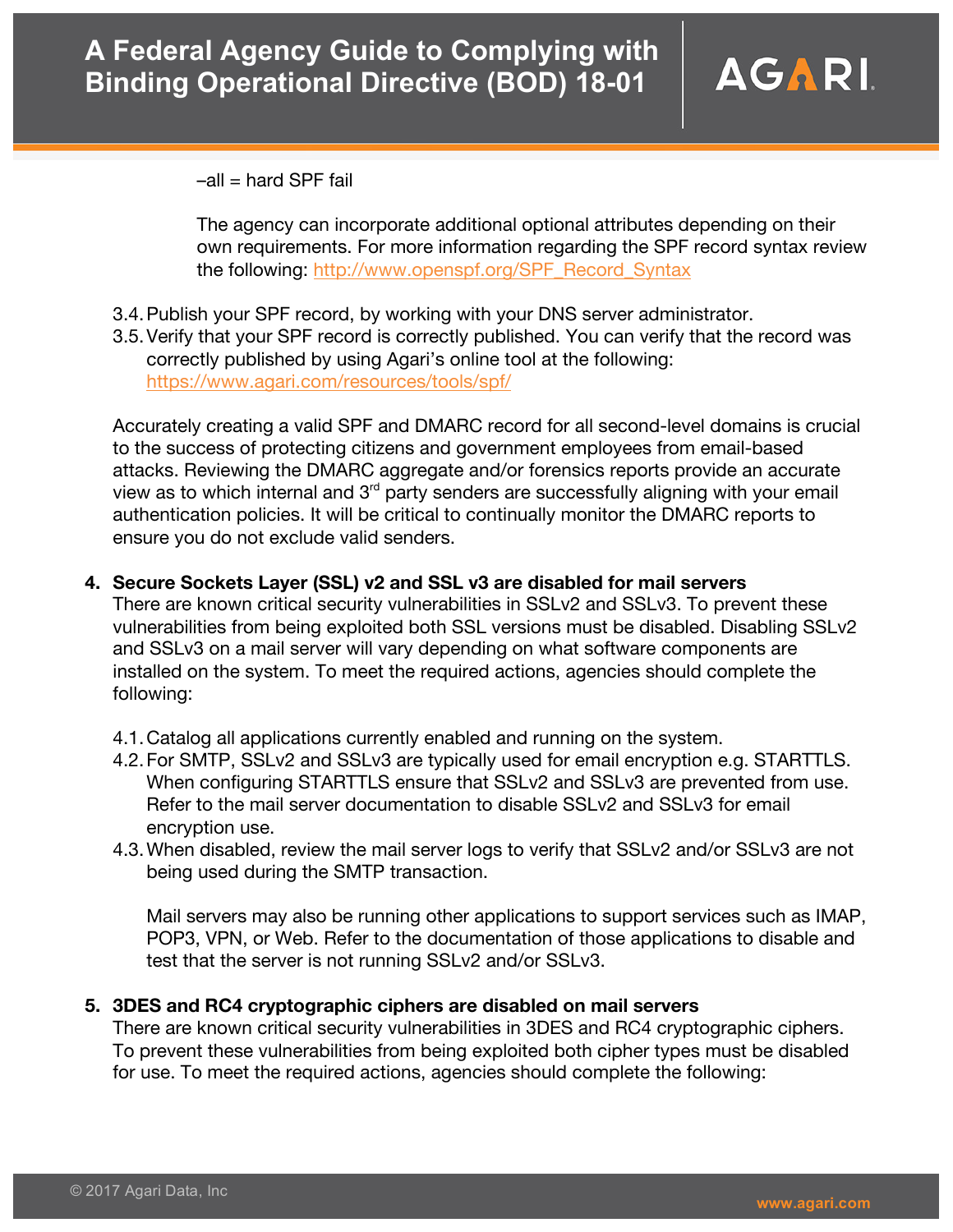- 5.1.Catalog all applications currently enabled and running on the system.
- 5.2.For SMTP, 3DES and RC4 are used as the SSL ciphers for STARTTLS. When configuring STARTTLS ensure that 3DES and RC4 are prevented from use. Refer to the mail server documentation to disable 3DES and RC4 for email encryption use.
- 5.3.When disabled, review the mail server logs to verify that 3DES and RC4 are not being used during the SMTP transaction.

Mail servers may also be running other applications to support services such as IMAP, POP3, VPN, or Web. Refer to the documentation of those applications to disable and test that the server is not using 3DES and RC4 for SSL/TLS.

**6. Set DMARC policy of "p=reject" for all second-level domains and mail-sending hosts.**

Achieving a DMARC policy of "p=reject" is the end goal for implementing DMARC, an enforcement policy protects citizens and government employees against email-based attacks that attempt to impersonate Federal agencies. When the agency initially publishes a valid SPF and DMARC record as indicated in section 3, the agency should continue to monitor their DMARC reports to verify that only legitimate email is authorized for delivery and to continue to discover new senders. Prior to moving the DMARC policy from "p=none" to "p=reject" customer should conduct the following:

- 6.1.Conduct on-going review of DMARC aggregate and/or forensic reports for each domain to discover new senders and verify that the known valid IPs or  $3<sup>rd</sup>$  party senders are successfully aligned.
- 6.2.For valid senders that are not successfully aligned, agencies should work internally and with those 3<sup>rd</sup> party senders to develop the correct strategy for alignment. Many  $3<sup>rd</sup>$  party senders support aligned-SPF however it will be critical to work with these  $3<sup>rd</sup>$ parties to verify support.

For example, many Federal agencies use GovDelivery as a 3<sup>rd</sup> party sender. GovDelivery supports aligned-SPF and provide instructions on how to include their GovDelivery Communications Cloud into your SPF record.

Agari works with 100's of well-known senders including GovDelivery. For assistance in in discovery or instructions on how to align with  $3<sup>rd</sup>$  party senders, contact us at: https://www.agari.com/federal-dmarc-consultation.

- 6.3.If new valid senders are discovered and support aligned-SPF, update your SPF record to include these senders. Changes to the SPF record should look similar to the following:
	- 6.3.1. For sending domains, at minimum, the SPF record should look like the following: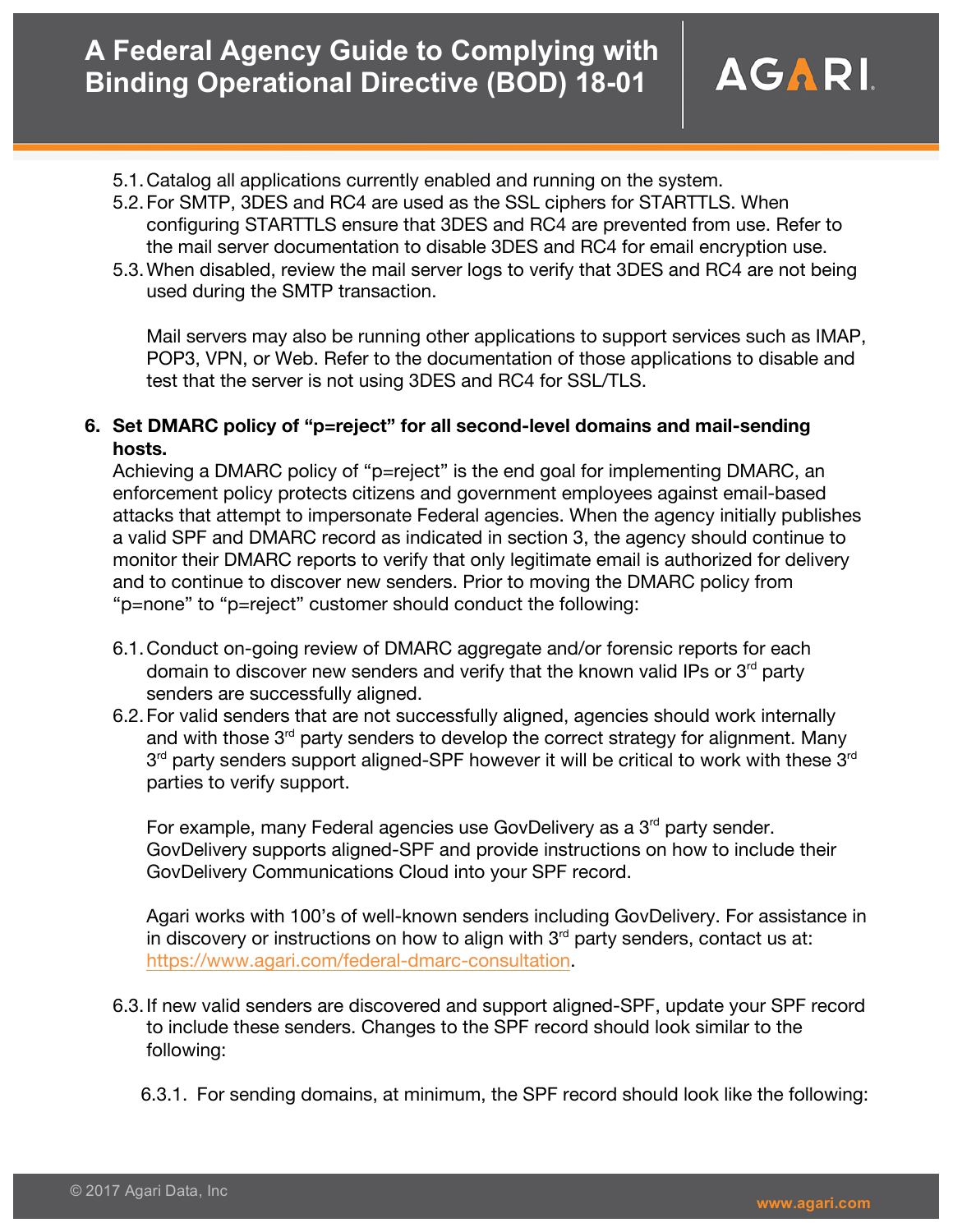

#### **v=spf1 ip4:x.x.x.x ~all**

where  $v =$  version tag  $ip4:x.x.x =$  valid IP addresses that are authorized to send mail (list all that apply)  $\sim$ all = soft SPF fail

6.3.2. For domains where an authorized  $3<sup>rd</sup>$  party sender is configured to send on the agencies' behalf, an 'include' attribute should be added to the SPF record. The 'include' attribute should be recorded similar to the following:

#### **v=spf1 ip4:x.x.x.x include:\_spf.3rdpartyexample.com ~all**

where  $v =$  version tag  $ip4:x.x.x = valid internal IP address that are authorized to send mail$  $include:$  spf.3rdpartyexample.com = valid reference to authorized IP's or domains of the authorized  $3<sup>rd</sup>$  party  $\sim$ all = soft SPF fail

- 6.3.3. Publish your SPF record, by working with your DNS server administrator.
- 6.3.4. Verify that your SPF record is correctly published. You can verify that the record was correctly published by using Agari's online tool at the following: https://www.agari.com/resources/tools/spf/
- 6.4. Finally, when all  $3<sup>rd</sup>$  party senders have been authorized, update your DMARC record to change the policy from "p=none" to "p=reject".

6.4.1. A change in the record should look similar to the following:

#### Before:

#### **v=DMARC1; p=none; rua=mailto:agency@rua.agari.com**

After:

#### **v=DMARC1; p=reject; rua=mailto:agency@rua.agari.com**

- 6.4.2. Work with your DNS server administrator to publish your DMARC record.
- 6.4.3. Verify that the record was successfully published by using the Agari online tool at the following: https://www.agari.com/resources/tools/dmarc/
- **7. National Cybersecurity & Communications Integration Center (NCCIC) added as a recipient of aggregate reports**

When available, the NCCIC will require receipt of DMARC aggregate reports for their review and analysis. Once the NCCIC provides a valid email address to send DMARC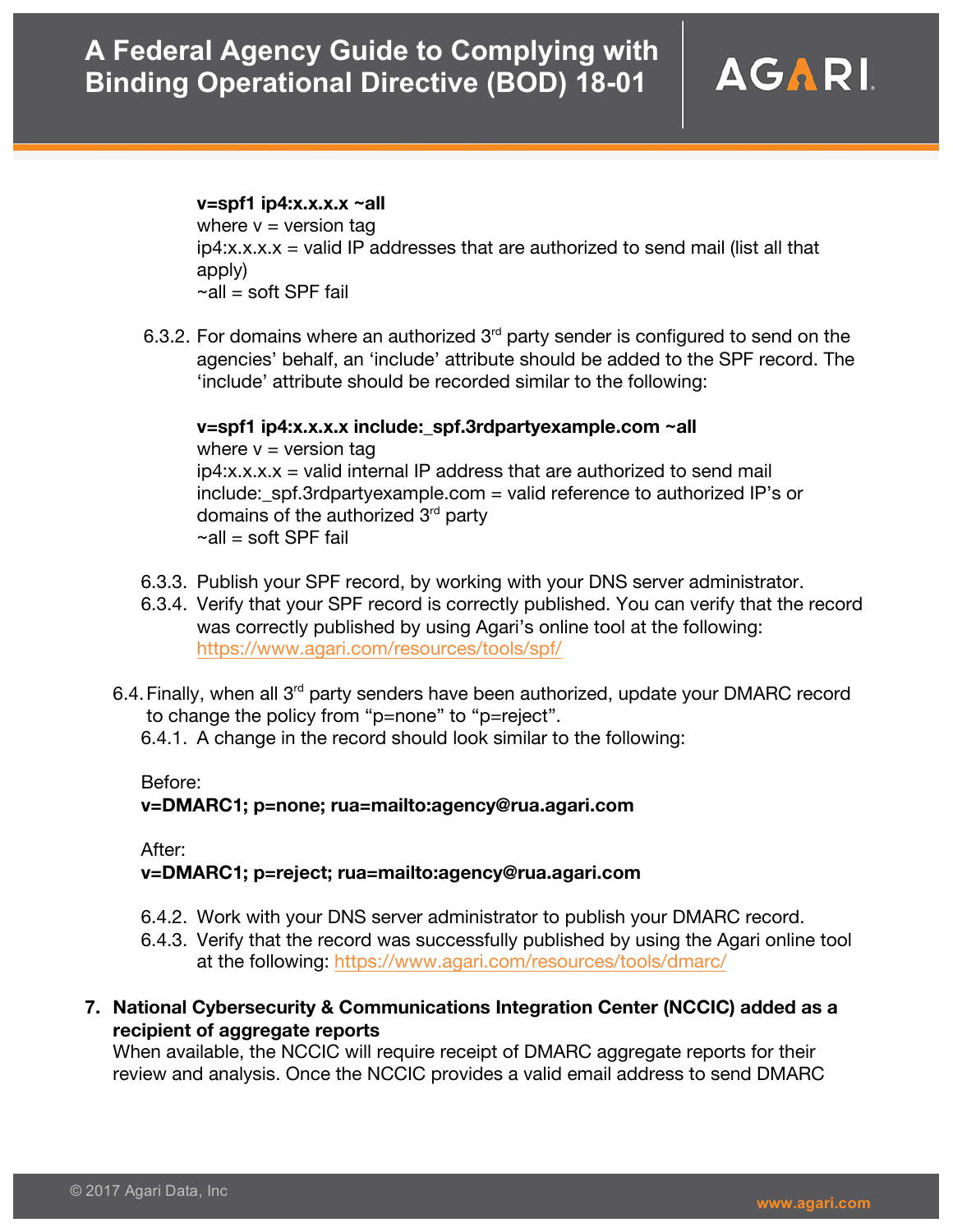aggregate reports, the agency's DMARC record will need to be updated. Agencies should complete the following steps to complete this requirement:

7.1.Update your DMARC record to include the provided NCCIC email address. The new DMARC record should look similar to the following:

#### Before: **v=DMARC1; p=reject; rua=mailto:agency@rua.agari.com**

#### After:

### **v=DMARC1; p=reject; rua=mailto:agency@rua.agari.com,mailto:NCCICreportingaddress@example.gov**

7.2.Work with your DNS server administrator to publish your DMARC record. Verify that the record was successfully published by using the Agari online tool at the following: https://www.agari.com/resources/tools/dmarc/

# **Required Actions – Web Security**

**8. All publicly accessible Federal websites & web services provide services through a secure connection (HTTPS-only with HSTS)**

Data transferred across an HTTP connection is highly susceptible to being monitored, modified, or impersonated because the channel is unencrypted. To protect citizens and government employees from Internet-based attacks, all publicly accessible Federal websites and web services must enforce HTTPS with HSTS. HTTP Strict Transport Security will require that browsers connecting to these websites and services connect via (https://) regardless if the user enters (http://). In addition, HSTS eliminates the ability for users to click through certificate-related warnings. In order to meet the requirement, agencies should complete the following steps:

- 8.1.Catalog all publicly accessible Federal websites and web services.
- 8.2.For each website and web service, a typical configuration change may include the following:
	- 8.2.1. Obtain, install, and activate a valid SSL certificate on the web server hosting the website or service.
	- 8.2.2. Change the website or service's configuration file e.g. add 'Header always set Strict-Transport-Security' to the configuration and save the file.

Please note that configuring a website or service to use HSTS will vary from system to system, refer to the application's documentation for explicit instructions.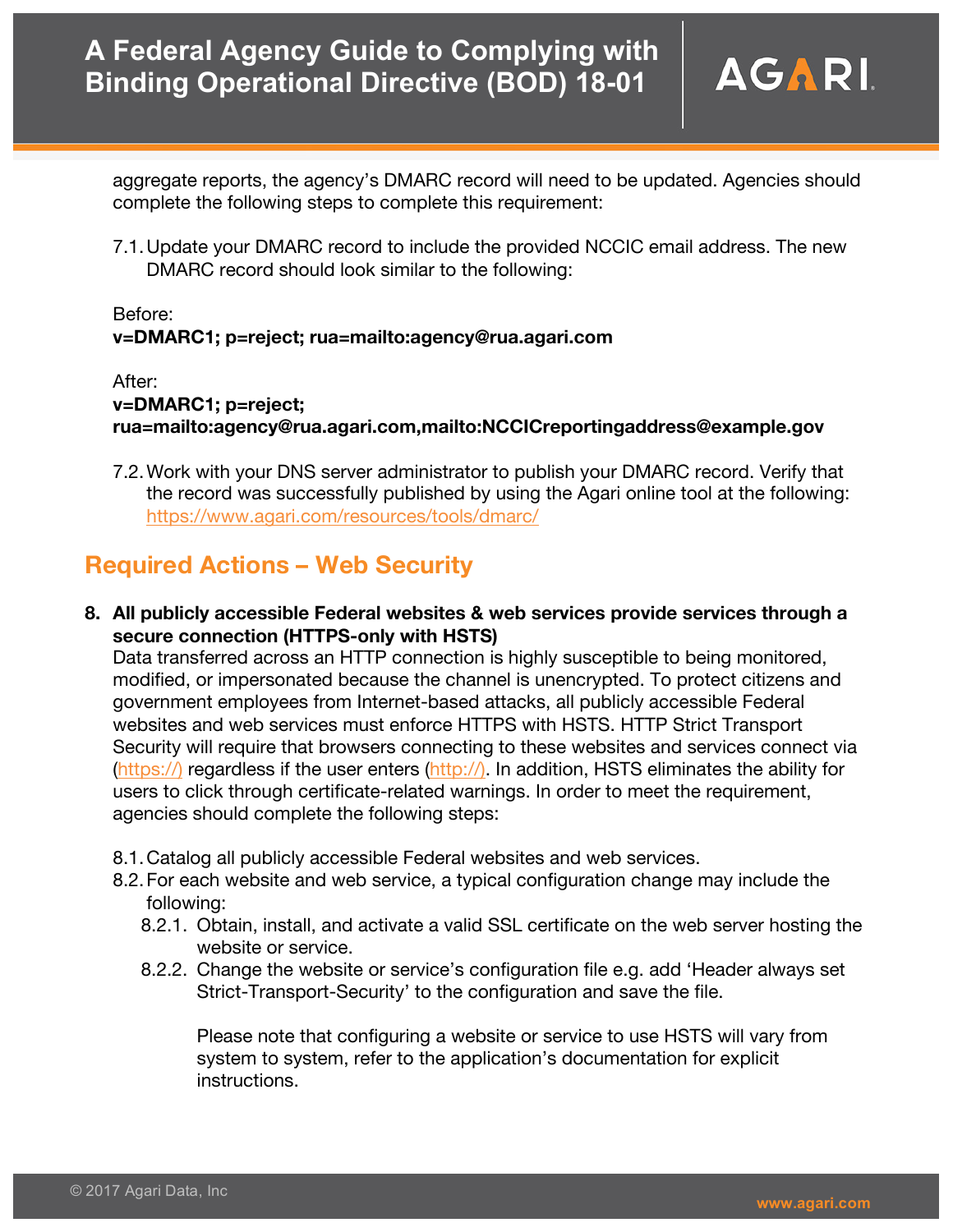8.2.3. Verify that the website and/or service can only be accessible via an HTTPS connection.

Once enabled web browsers will automatically change any insecure request (http://) to secure requests (https://).

**9. Secure Sockets Layer (SSL) v2 and SSL v3 are disabled for web servers**

There are known critical security vulnerabilities in SSLv2 and SSLv3. To prevent these vulnerabilities from being exploited both SSL versions must be disabled. Disabling SSLv2 and SSLv3 on a web server will vary depending on what software components are installed on the server. To meet the required actions, agencies should complete the following:

- 9.1.Catalog all applications currently enabled and running on the system.
- 9.2.For HTTP, SSLv2 and SSLv3 are typically used to secure the client/server connection between browser and web server e.g. HTTPS with HSTS. When configuring HSTS ensure that SSLv2 and SSLv3 are prevented from use. Refer to the web server documentation to disable SSLv2 and SSLv3 for HSTS.
- 9.3.When disabled, review the web server logs to verify that SSLv2 and/or SSLv3 are not being used during the HTTP transaction.

Web servers may also be running other application to support service such as IMAP, POP3, VPN, or SMTP. Refer to the documentation of those applications to disable and test that the server is not running SSLv2 and/or SSLv3.

### **10.3DES and RC4 cryptographic ciphers are disabled for web servers**

There are known critical security vulnerabilities in 3DES and RC4 cryptographic ciphers. To prevent these vulnerabilities from being exploited both ciphers must be disabled. Disabling 3DES and RC4 on a web server will vary depending on what software components are installed on the server. To meet the required actions, agencies should complete the following:

- 10.1. Catalog all applications currently enabled and running on the system.
- 10.2. For HTTP, 3DES and RC4 are typically used to secure the client/server connection when using SSL/TLS e.g. HTTPS with HSTS. When configuring HSTS ensure that 3DES and RC4 ciphers are prevented from use. Refer to the web server documentation to disable 3DES and RC4 for HSTS.
- 10.3. When disabled, review the web server logs to verify that 3DES and/or RC4 ciphers are not being used during the HTTP transaction.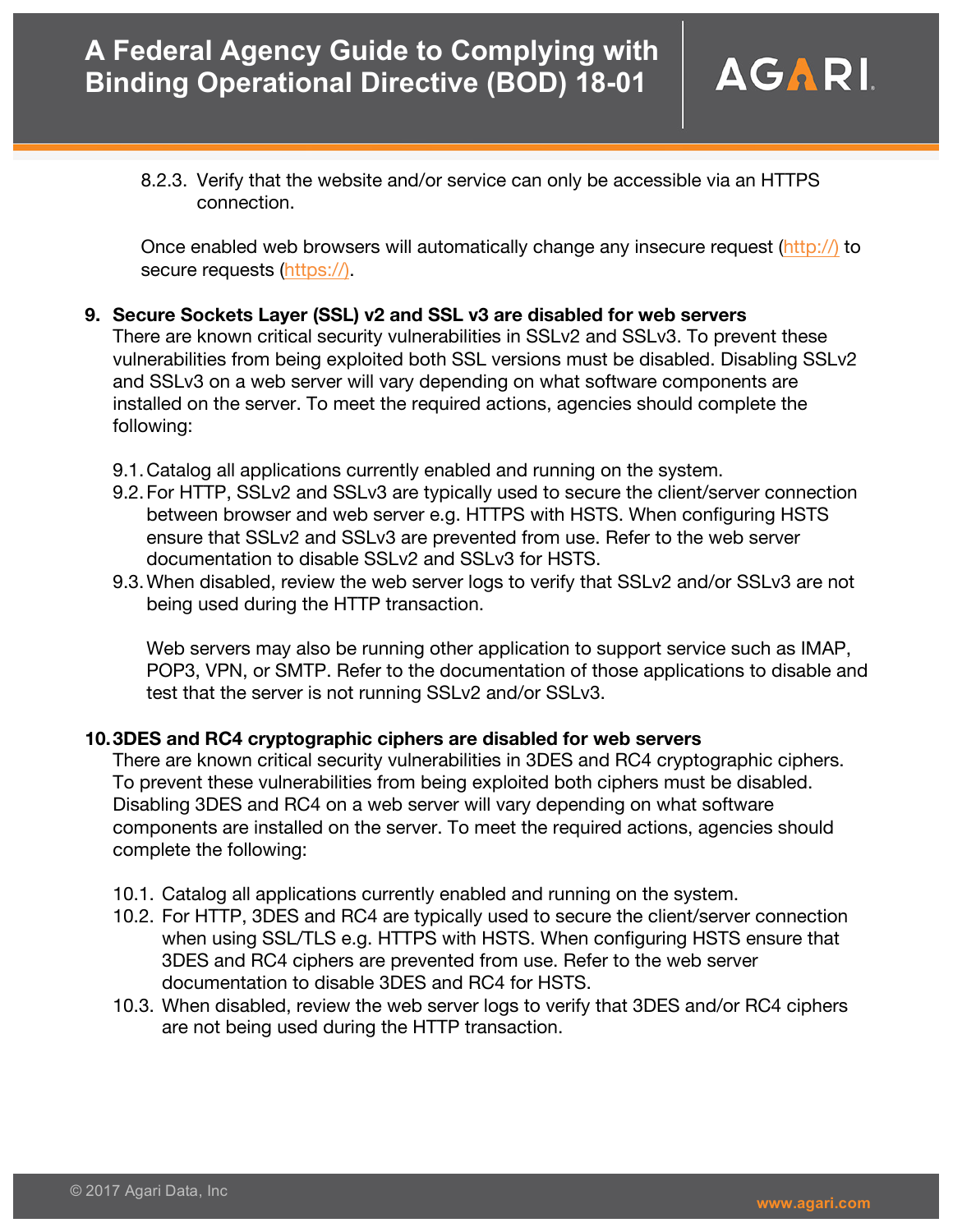

Web servers may also be running other application to support service such as IMAP, POP3, VPN, or SMTP. Refer to the documentation of those applications to disable and test that the server is not running 3DES and/or RC4.

**11.Identify and provide a list of agency second-level domains that can be HSTS preloaded for which HTTPS will be enforced for all subdomains, to DHS** Web browsers e.g. Chrome, Firefox, Safari, Internet Explorer can maintain a preloaded list of second-level domains that will be enforced for HSTS by default. This means the browser will already be aware that the host requires use of SSL/TLS before any connection takes place. By default, when you configure all Internet-facing websites for HSTS, the associated domains and subdomains should be included in this list. However, you must ensure that the entire list of second-level domains is provided to DHS. To complete the required action, agencies should complete the following:

11.1. Catalog and create a list of all second-level domains that can be HSTS preloaded. 11.2. Email the list to DHS: FNR.BOD@hq.dhs.gov by February 13, 2018.

## **Status of Implementation**

## **12.Submit to DHS - Report on the status of the BOD 18-01 Implementation**

In order to meet this required action, agencies must:

- 12.1. Create a document which includes status and progress on each required action as documented in the 'Agency Plan of Action'. The Agency may use the Agari\_BOD\_1801\_Plan\_of\_Action\_TEMPLATE.pdf as a template to record on-going progress and active status.
- 12.2. Email the 'Agency Plan of Action Progress Report' to FNR.BOD@hq.dhs.gov by December 15, 2017.
- 12.3. **Submit to DHS – Subsequent reports on the status of the BOD 18-01 Implementation until completion** To meet the required action, update the 'Agency Plan of Action Progress Report'

with the latest progress and status and email to FNR.BOD@hg.dhs.gov every 30 days post December 15, 2017.

## **Roles and Responsibilities**

In order to successfully meet the aggressive timelines associated with BOD 18-01, it is imperative that roles and responsibilities are defined prior to BOD 18-01 planning and implementation. Below is a sample list of relevant individuals who should be involved in the project. Depending on the structure of the agency the roles and responsibilities may be different.